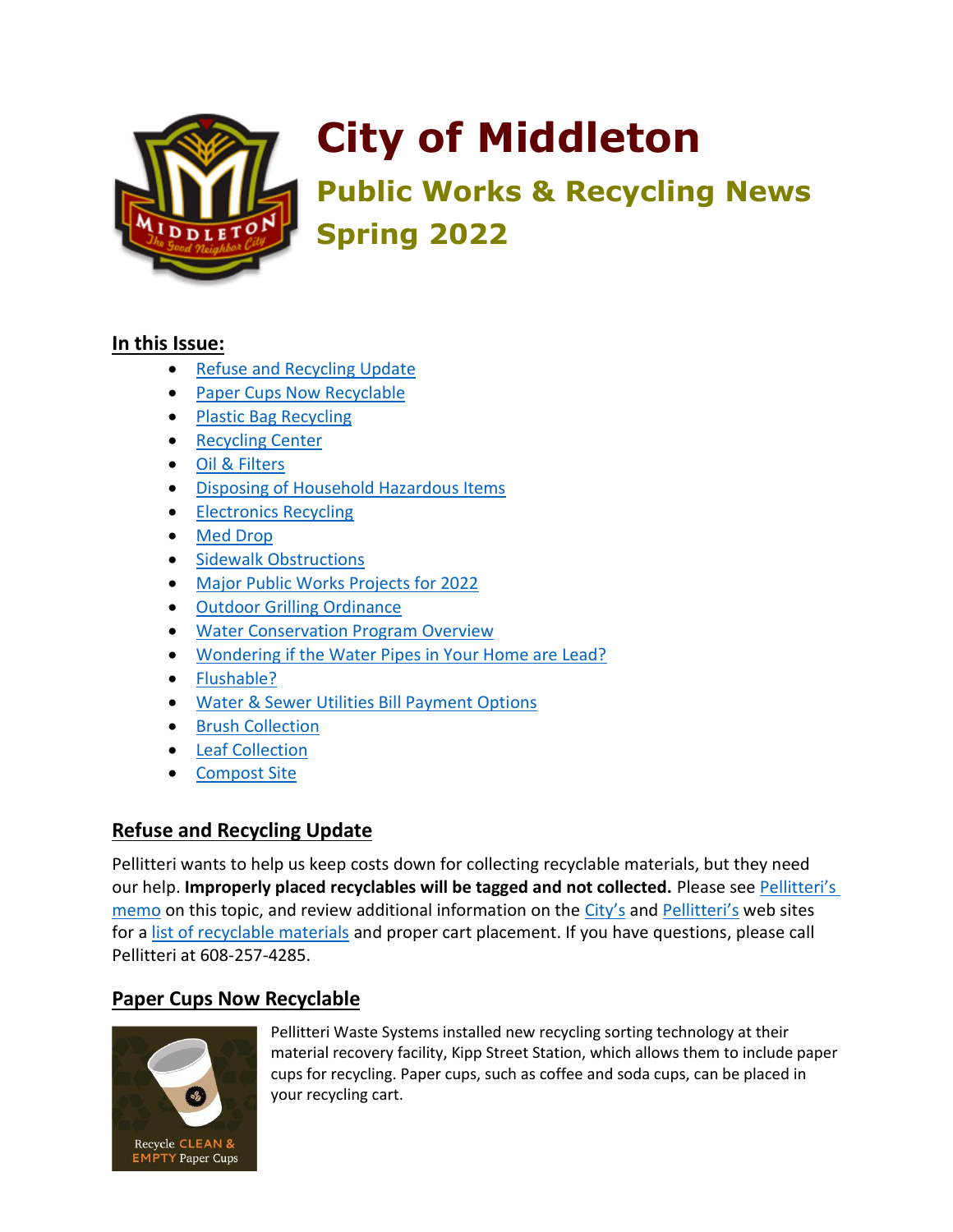Paper Cup Recycling Tips:

- Empty & Clean free of liquids or residue
- Lids & Straws go in the trash not recyclable at this time
- Cardboard Sleeves remove and place in the recycling separately

Paper cups will be sorted and sent to paper mills in the Great Lakes region to make new recycledcontent products, such as paperboard, tissue paper and containerboard.

#### <span id="page-1-0"></span>**Plastic Bag Recycling**

Effective 4/19/21, residents should no longer be placing plastic grocery bag bundles (bags of plastic bags) in their blue recycling carts. Plastic bags can still be recycled in other ways; they can be taken to many local retailers or to the [Middleton Recycling Center.](https://cityofmiddleton.us/recyclingcenter)

Alternative Options:

- Reuse your plastic bags in bathroom trash cans, etc.
- Bring reusable bags with you to the store to reduce the number of single-use bags.
- Use paper bags to reduce the number of plastic bags generated. Empty paper bags are recyclable in the curbside program. Please flatten and place in the cart like you would cardboard for paper recycling.

#### <span id="page-1-1"></span>**Recycling Center**

The Middleton Recycling Center is open year-round on Saturday mornings from 8 A.M. to noon, and Wednesday evenings from 5:30-7:00 (May-Sept). The recycling center is located at 4330 Parmenter Street at the Municipal Operations Center.

City of Middleton residents can drop off scrap metals, electronics, block Styrofoam #6, large cardboard, clean wood, textiles, oil and oil filters, durable medical equipment, and small items like eyeglasses, batteries, books, cell phones/iPods/digital cameras, and more for recycling! For specific information about items that will be collected (and fees for recycling, if applicable) at the [Middleton Recycling Center,](https://cityofmiddleton.us/recyclingcenter) please call 608-821-8390 ahead of time (Sat. 8 A.M. – noon), or visit the [City Website](https://cityofmiddleton.us/) for more information.

#### <span id="page-1-2"></span>**Oil & Filters**

Used Oil and Oil Filters can be dropped off for recycling at the Municipal Operations Center in the shed just outside of the recycling center. The oil drop-off site is open for public use at all times.

#### <span id="page-1-3"></span>**Disposing of Household Hazardous Items**



Dane County Clean Sweep accepts many household hazardous items, including paint. The facility is at the landfill on USH 12, across from Yahara Hills Golf Course. See the County website [\(www.danecountycleansweep.com\)](http://www.danecountycleansweep.com/) for location, hours, materials accepted and charges. Remember to bring proof of Dane County residency.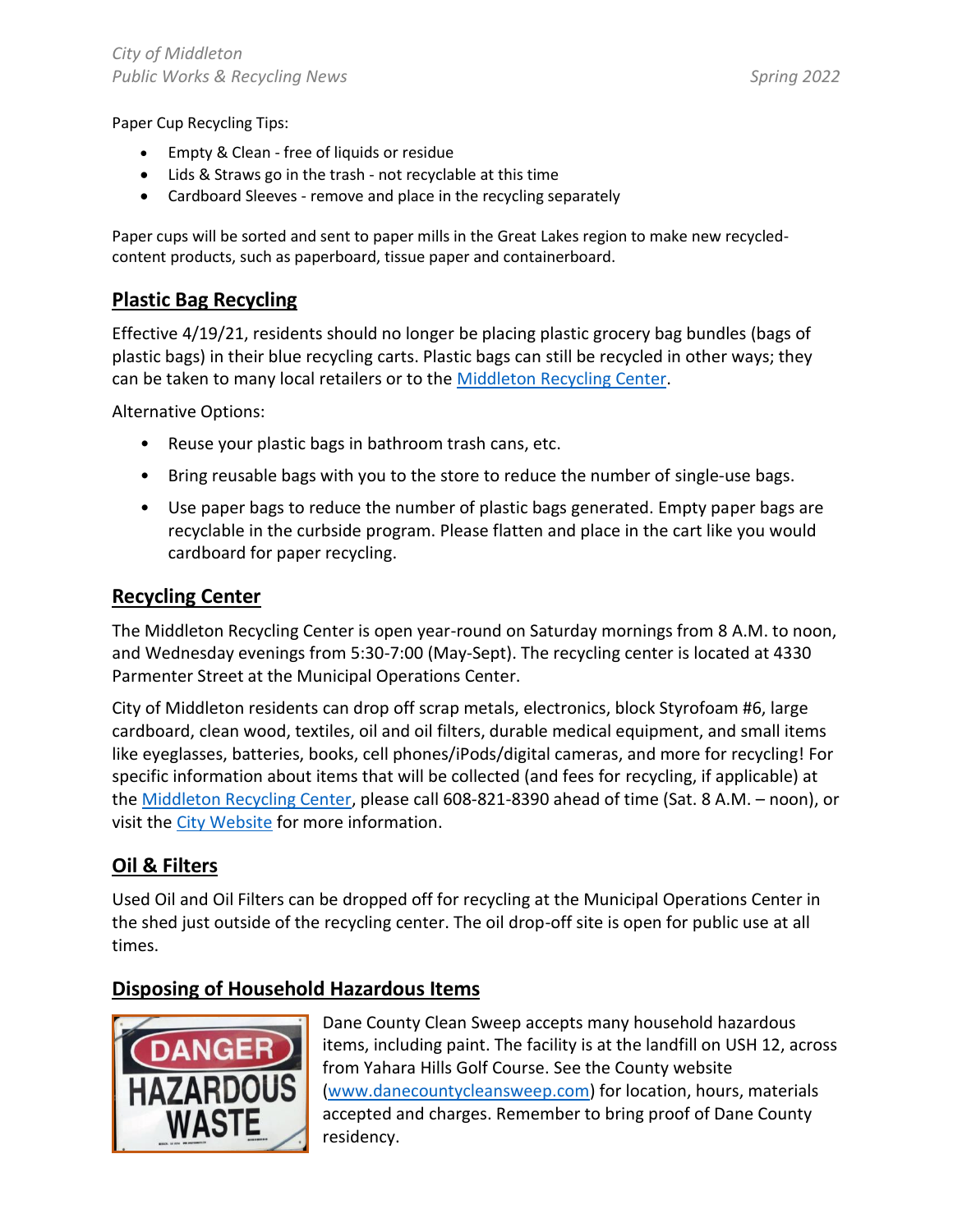# <span id="page-2-0"></span>**Electronics Recycling**

E-waste is one of the fastest growing parts of municipal solid waste worldwide. People have more electronic devices than they did in the past and they are replacing them at an ever-faster rate. Electronics contain valuable reusable materials, including plastics, metals and glass. Recycling or reusing these materials lessens environmental impacts and economic costs by reducing the need for virgin materials in new products.

Electronics also contain harmful materials, including lead, mercury, cadmium, chromium, and other heavy metals and chemical flame retardants. When improperly handled or disposed of, these chemicals can pollute our soil and water and impact human health.

The following items are banned from landfills and incinerators in Wisconsin and should be recycled:

- Televisions
- Computers (desktop, laptop, netbook, and tablet computers)
- Desktop printers (including those that can scan, fax and/or copy)
- Computer monitors
- Computer accessories (including mice, keyboards and speakers)
- DVD players, VCR's and DVR's
- Fax machines
- Cell phones



Many electronics recyclers will also accept other types of electronics like stereo equipment, mp3 players, digital cameras and other hand-held devices. Check th[e Middleton Recycling](https://www.cityofmiddleton.us/420/Recycling-Center)  [Center](https://www.cityofmiddleton.us/420/Recycling-Center) web page for a full list of what's accepted there, and review other donation/recycling options in the "Electronics" section of the City of Middleton [Trash & Recycling Guide.](http://www.cityofmiddleton.us/DocumentCenter/View/8)

To learn more about electronics recycling, go to [https://dnr.wisconsin.gov/topic/Ecycle.](https://dnr.wisconsin.gov/topic/Ecycle)

## <span id="page-2-1"></span>**Med Drop**

A **24 hour drop box** is available in the lobby of the Middleton Police Dept, 7341 Donna Dr.

Please empty pills into plastic sealed bags & recycle the pill bottles. If you are dropping off liquids or creams, they should remain in the original container, but placed in a sealed bag to avoid spillage. For more information, please visit the City's website at [https://www.cityofmiddleton.us/543/Med-Drop-Program.](https://www.cityofmiddleton.us/543/Med-Drop-Program)

#### <span id="page-2-2"></span>**Sidewalk Obstructions**

Sidewalk obstructions other than from City terrace trees must be cleared by the adjacent property owner. To report a sidewalk obstruction other than from a City terrace tree, please contact Community Services Manager, Dan Cotter at 608-821-8385 or [dcotter@cityofmiddleton.us.](mailto:dcotter@cityofmiddleton.us)

Obstructions in need of edging or trimming include:

- Grass & weeds need to be kept clear from the entire width of the sidewalk and curb ramps.
- Vegetation (trees & bushes) hanging over the sidewalk, within a height of 10' above the sidewalk.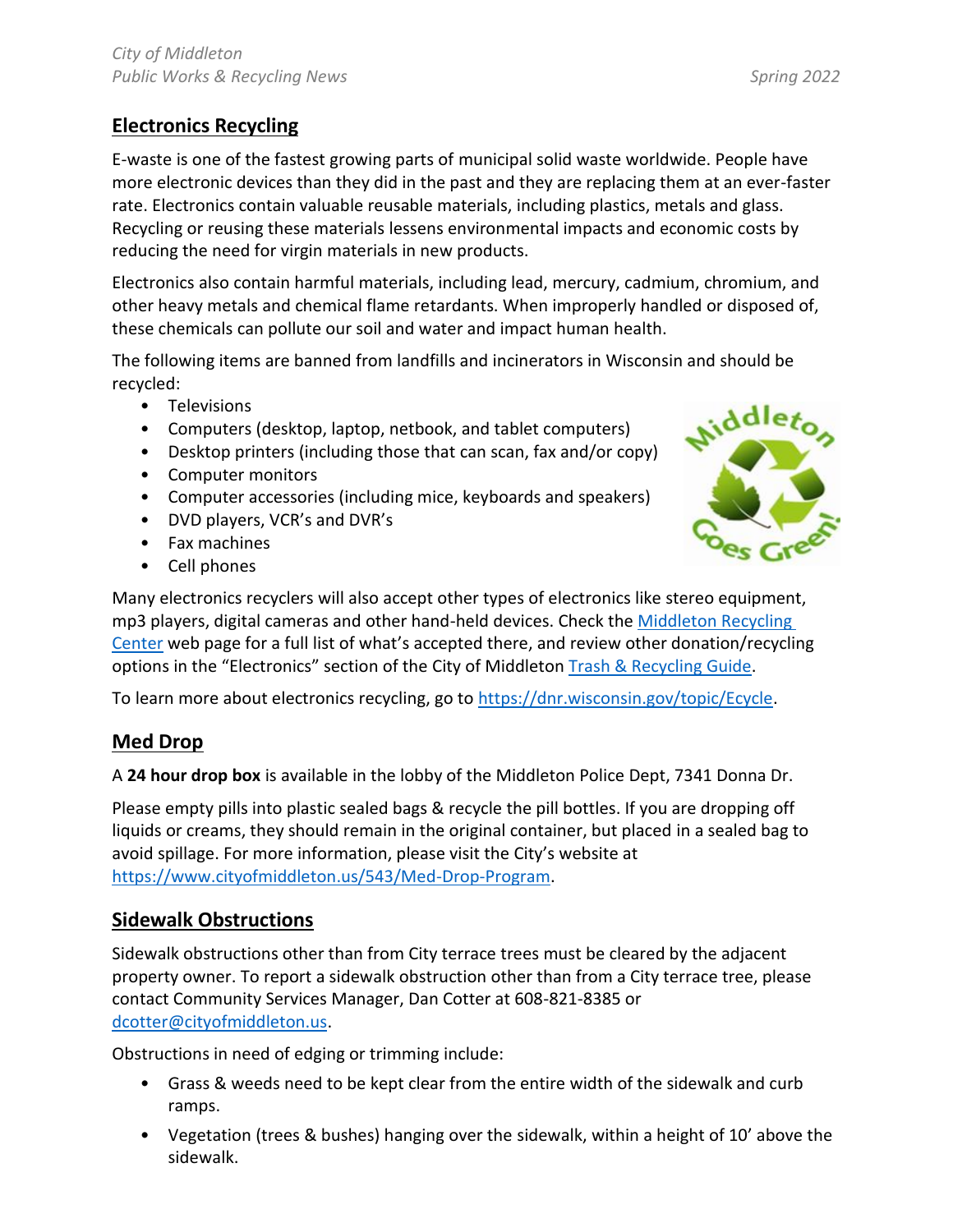Per City Ordinance, trimming or removal of City terrace trees needs to be conducted or approved by the City Forester. To report a City terrace tree in need of pruning, please contact the City Forester, Mark Wegner at 608-821-8345 or [mwegner@cityofmiddleton.us.](mailto:mwegner@ci.middleton.wi.us.)

## <span id="page-3-0"></span>**Major Public Works Projects for 2022**

Project information and a location map for the major City construction projects can be found on the [City's website](https://cityofmiddleton.us/) at:

<span id="page-3-1"></span>Departments > Public Works > Projects > [Current Construction Projects](https://www.cityofmiddleton.us/361/Current-Construction-Projects)

#### **Outdoor Grilling Ordinance**

Per Fire Code 10.11.6 for other than one-and two-family dwellings, no hibachi, grill or other similar devices used for cooking, heating, or any other purpose shall be used or kindled on any balcony, under any overhanging portion, or within 10ft (3 m) of any structure.

#### <span id="page-3-2"></span>**Water Conservation Program Overview**

Beginning July 1, 2015, the Middleton Water Utility began offering water conservation programs. The funding for the programs was approved by the Public Service Commission of Wisconsin and is intended to reduce water usage City-wide as outlined in the Middleton Sustainable City Plan. The plan outlines goals and action steps for decreasing the gallons of groundwater pumped per capita per year.

[Residential Water Conservation Program](http://www.ci.middleton.wi.us/370/Residential-Water-Conservation-Program) (\$100 rebate for installation of high efficiency toilet)

<span id="page-3-3"></span>[Commercial Water Conservation Program](http://www.ci.middleton.wi.us/371/Commercial-Water-Conservation-Program) (rebates for toilets, spray valves, or water audit)

#### **Wondering if the Water Pipes in Your Home are Lead?**

Some older homes (generally constructed prior to 1950) may have some water pipes made of lead. Old lead pipes are not automatically a health threat, since a layer of oxidized metal typically forms on the pipe surfaces over time, preventing water from directly contacting the raw lead. The following tips are intended to help you determine what kind of metal your home water pipes are made of.

**Brass Pipes**: Scraping brass will reveal a shiny yellow color. The pipe will not attract a magnet. Pipe Fittings are mostly threaded but on occasion may be soldered. Watch Out: Some brass water piping may contain lead in the brass alloy.

**Copper Pipes**: May range in color from shiny copper color to black depending on age, location, hot or cold water use, and other conditions. Copper will not attract a magnet.

**Galvanized Steel Pipes**: Scraping a galvanized iron pipe will reveal a shiny silver-white color, similar to lead. Unlike lead pipes, steel pipes will attract a magnet and will often have threaded pipe fittings.

**Lead Pipes**: Scraping a lead pipe will reveal a shiny silver-white color and soft material. The pipe will not attract a magnet. Pipes terminate in a wider-diameter lead pipe joint that in turn may marry to a threaded nipple or adapter.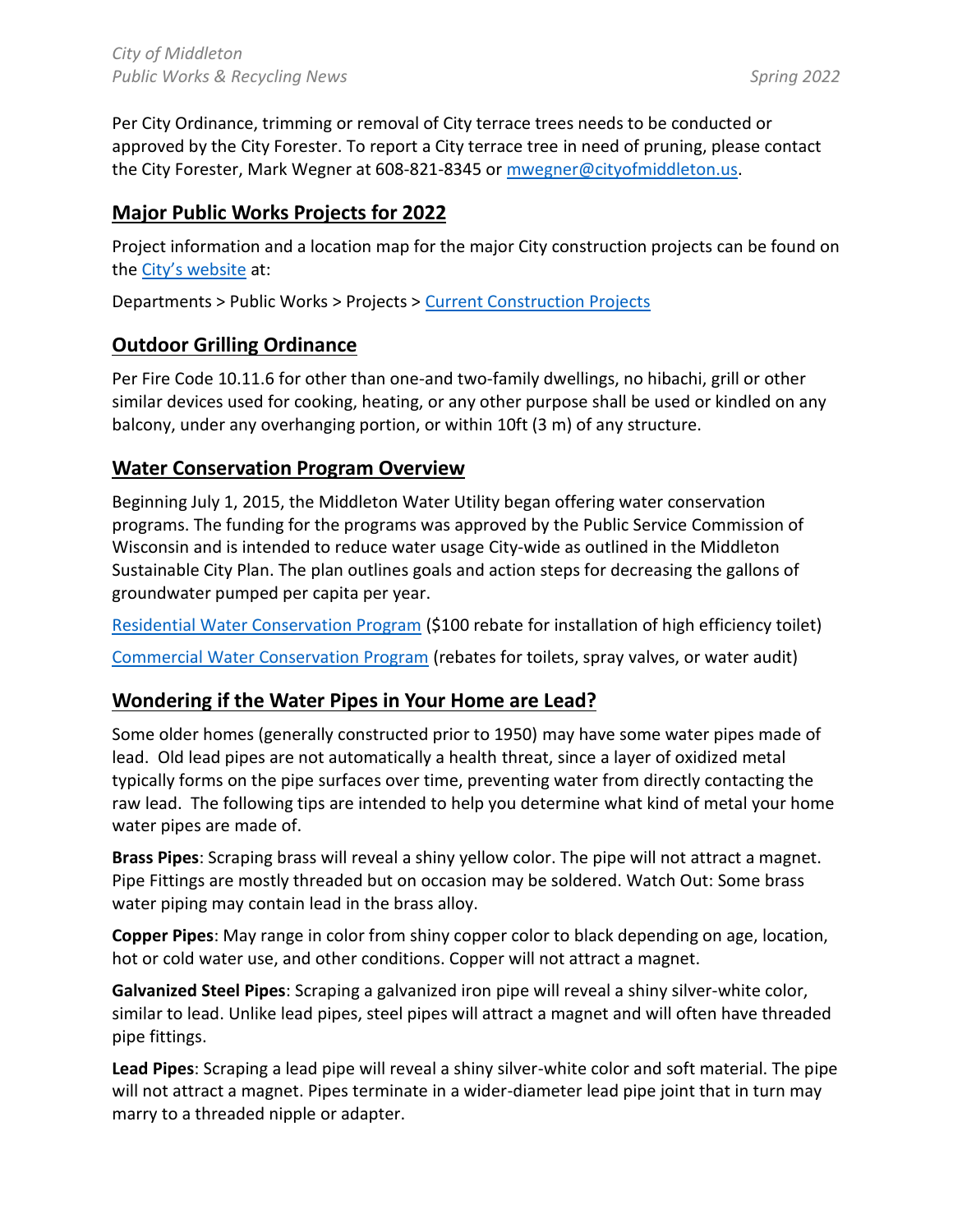## <span id="page-4-0"></span>**Flushable?**



What we put down our drains and toilets can negatively impact our environment and put our health at risk. Even items labeled "flushable" can clog pipes, tangle pumps, and result in messy and costly sewer backups. By educating ourselves and each other, we can avoid expensive and dangerous mistakes while improving our sewer system practices.

#### **How you can help…**

There are only two items that we should ever flush: **human waste** and **toilet paper**. If you cannot avoid purchasing and using items that have been labeled "flushable," throw them away after use rather than putting them into our sewer system.

#### <span id="page-4-1"></span>**Water & Sewer Utilities Bill Payment Options**

**Online**: Simply create an account at Payment Service Network through (PSN) on our [City](https://cityofmiddleton.us/194/Pay-a-Bill)  [Website.](https://cityofmiddleton.us/194/Pay-a-Bill) When bills are ready for viewing, you will receive an email notification with a link to view your password protected account information. Payments can be made online through your checking or savings account, and viewed in your account the following day. Also available are paperless bills. All of these options can be done through your PSN account.

**Automatic Clearing House (ACH) payment**: Utility bills can be paid through an automatic draft service. Through bank drafting, your quarterly utility bill payment is withdrawn automatically on the due date, from your checking or savings account. Because payment is automatic, there are no late penalty fees or postage cost. Complete the ACH form, available on the [City Website,](https://cityofmiddleton.us/194/Pay-a-Bill) and return it to the Water/Sewer Department at 7426 Hubbard Ave.

**Debit or Credit Card**: Call 1-877-885-7968 or 1-866-917-7368. \$3.30 is added per phone payment.

#### <span id="page-4-2"></span>**Brush Collection**

Curbside collection of brush will be provided **once a month from April through October**. This year's brush collection will begin April 4<sup>th</sup>.

Special collections may be made in response to storm events. Please see the [Brush Program](https://www.cityofmiddleton.us/359/Brush) web page for the current policy, as well as a complete description of rules and an alternative to curbside collection.

#### **Brush Collection Rules:**

- Limbs or branches must not exceed 6" in diameter.
- Place brush in an orderly fashion parallel to the curb, with all cut ends pointing to the right as you face the street.
- Avoid conflicts with trees, poles, hydrants, mailboxes, parked cars, and other obstructions.
- Remove all metal, roots and dirt.